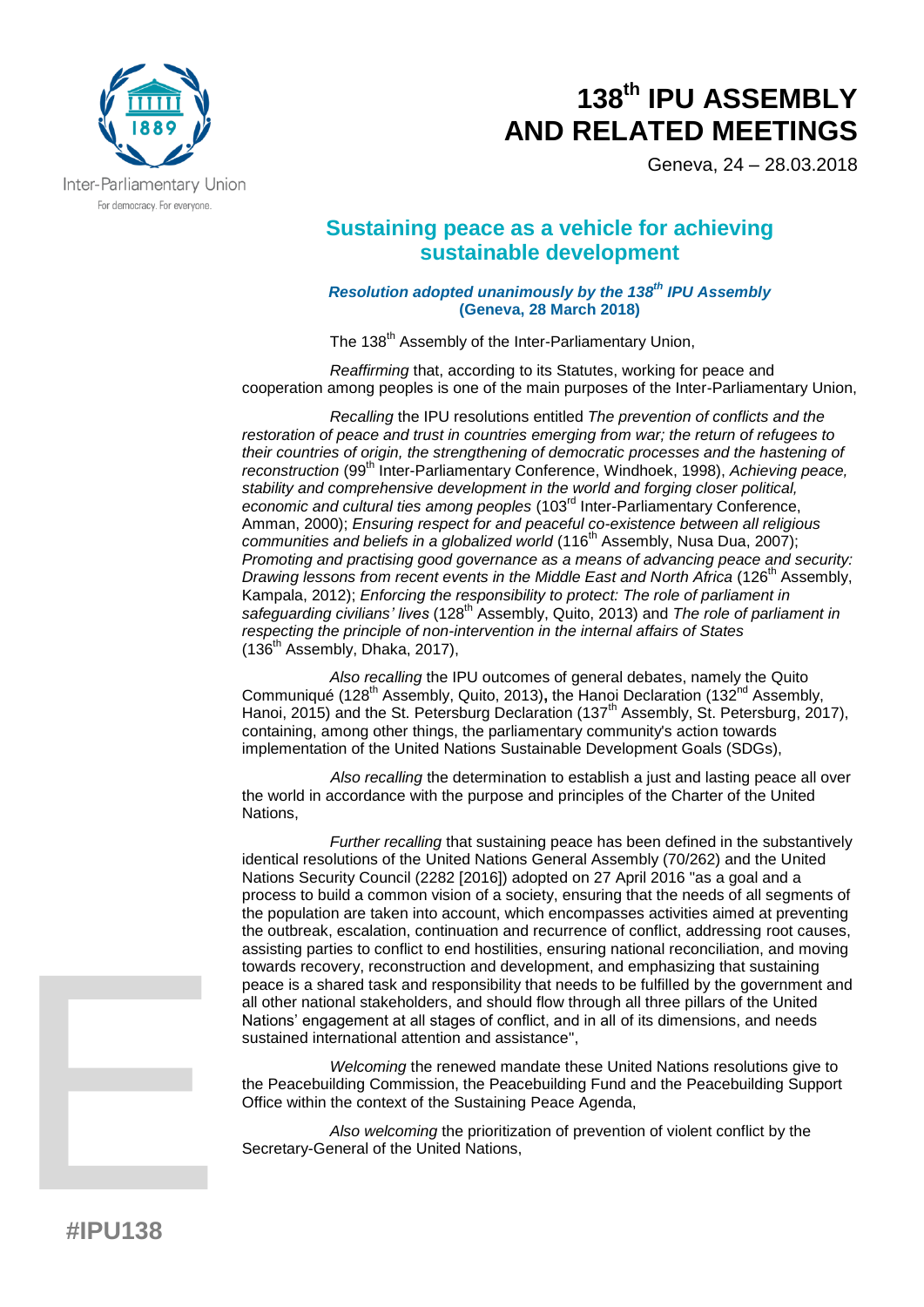*Fully supporting* United Nations Security Council resolution 1325 (2000) on women, peace and security which emphasizes the important role of women in the prevention and resolution of conflicts, as well as United Nations Security Council Resolution 2250 (2015) on youth, peace and security which recognizes the positive role of youth in the maintenance and promotion of international peace and security,

*Recognizing* these resolutions and the full implementation of the 2030 Agenda for Sustainable Development (2030 Agenda) as crucial steps towards more coherence among the three pillars of the United Nations, namely peace and security, development and human rights,

*Mindful* that the 2030 Agenda recognizes the need for sustaining peace and ensuring security and includes them as cross-cutting issues,

*Recognizing* that the SDGs apply to all States, while acknowledging that their implementation shall be adapted to the uniqueness of each and every State and that each State shall have the right to determine its priorities concerning the SDGs depending on its prevailing circumstances and needs,

*Recalling* that the 2030 Agenda calls on governments, parliaments and other stakeholders to design and deliver laws and programmes that meet the needs of the people, break down policy silos, uphold human rights, and leave no one behind,

*Underlining* that there is a link between peace and the promotion and protection of all human rights, included in, but not limited to, the Universal Declaration of Human Rights, the International Covenant on Civil and Political Rights, the International Covenant on Economic, Social and Cultural Rights, and *recognizing* the will of the United Nations General Assembly to continue examining the issue of the promotion and protection of the right to peace,

*Also underlining* that, in view of the mutually reinforcing nature of development, human rights, peace and security, the strengthening of democracy and good governance, inclusive development, the promotion and protection of human rights, the eradication of poverty and the reduction of inequalities, the elimination of all forms of discrimination, the reduction of illicit financial and arms flows, effective, accountable and inclusive institutions and equal application of the law to all people are among the most effective ways to sustain peace and security and prevent the outbreak, escalation, continuation and recurrence of conflicts,

*Emphasizing* that peace and security are not only political issues defined by the absence of violence and war but also the freedom from fear, and that they encompass political, cultural, economic, social, environmental, educational and humanitarian issues,

*Recognizing* that violence is increasingly driven by domestic political instability and that one out of every two people in the world has been affected by or lives in proximity to political violence (OECD report *States of Fragility 2016*),

*Convinced* that parliaments can significantly contribute to sustaining peace, and *highlighting* both the constructive and preventive nature of parliamentary diplomacy in enhancing democracy and human rights, including its capacity to reduce tensions and mitigate and resolve conflicts by peaceful means,

*Reaffirming* that parliaments must guarantee inclusiveness through the representation and empowerment of women, the respect of the rights of children, youth, persons with disabilities, and marginalized groups, including ethnic and religious groups and those of LGBTI sexual orientation, and the expression of all their interests through parliamentary representation to ensure peace among all community members,

*Also reaffirming* that parliaments must guarantee that the situation and particular needs of migrant, refugee and displaced women and girls are taken into account, as well as the protection of their rights, their security, economic and social integration and their empowerment,

*Recognizing* that climate change has direct and indirect implications for peace and security, mainly affecting those in the most fragile and vulnerable situations, exacerbating the threat of social and political unrest, increasing environmental pressures and disaster risks, and causing the migration of populations that can be the source of conflicts,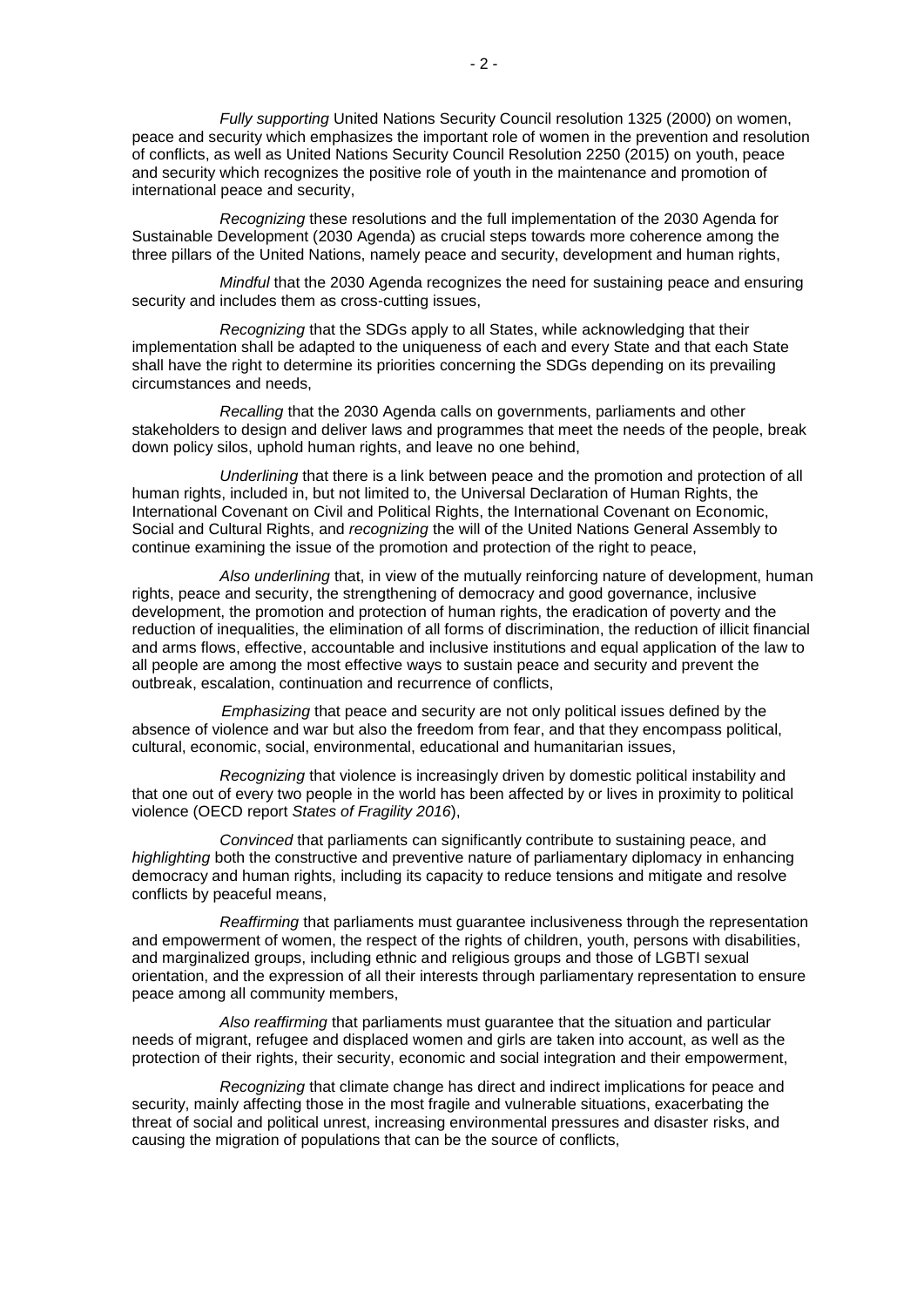*Underlining* the importance of enhancing national and regional initiatives, with international support, to address the negative consequences for sustainable peace, security and development of all aspects of the extraction and exploitation of mineral resources,

*Noting with concern* the plight of children in conflict situations, in particular the phenomenon of the recruitment and use of children by parties to armed conflicts, as well as other violations and abuses committed against children, and *stressing* the need for the protection of children in armed conflicts and for ensuring that the protection and rights of children in armed conflicts are integrated into all peace processes,

*Recognizing* that sustaining peace and achieving sustainable development requires regular, predictable and adequate financing and that innovative solutions must be pursued to increase the financial contributions made by non-traditional stakeholders, including the private sector,

*Emphasizing* the importance of the equal participation and inclusive involvement of all citizens of the nation, and of ethnic, religious and linguistic and other minorities, such as persons with different sexual orientations and persons with disabilities in national efforts towards sustaining peace, and *also emphasizing* the acknowledgement of the rights of all community groups and minorities, as principal partners in the attainment of peace,

*Stressing* the importance of addressing the socioeconomic dimension of youth unemployment, as well as of facilitating the enhanced participation of youth in decision-making processes, with a view of addressing social, political, cultural, and economic challenges, and *welcoming* in this regard the adoption of the United Nations Global Initiative on Decent Jobs for Youth aimed at addressing youth unemployment,

*Also stressing* the need to accelerate the process of adoption of national plans of action for the implementation of United Nations Security Council resolution 1325 (2000) on women, peace and security while ensuring the full participation of parliaments in their drafting, oversight of their implementation and financing,

*Highlighting* the contribution of civil society in ensuring sustaining peace and the implementation of the SDGs, and *welcoming* mutually beneficial interaction with it in order to build linkages to enhance citizens' well-being,

*Reaffirming* the principle of national ownership and leadership in sustaining peace which is understood as a broadly shared responsibility by the parliament, the government, the judiciary and all other national stakeholders,

*Recognizing* the contribution of regional actors, governmental and non-governmental, regional parliamentary assemblies, local bodies, and other regional forums, to sustaining peace and the implementation of the SDGs,

- 1. *Welcomes* the adoption by consensus of the substantively identical resolutions on sustaining peace by the United Nations General Assembly (70/262) and the United Nations Security Council (2282 [2016]);
- 2. *Calls on* all parliaments to contribute to the implementation of the concept of sustaining peace and the SDGs, and to identify specific measures of implementation in accordance with their national contexts;
- 3. *Stresses* the importance of national ownership and leadership in sustaining peace, and that the primary responsibility for identifying, driving and directing priorities, strategies and activities for sustaining peace and the implementation of the SDGs lies with national parliaments and governments;
- 4. *Underlines* that, in this regard, inclusiveness and diversity are crucial to ensuring that the needs of all segments of society are taken into account, and *acknowledges* inclusiveness itself as a means of conflict prevention;
- 5. *Calls on* all parliamentarians to bear in mind the notion of sustaining peace in the implementation of the SDGs as well as in their daily parliamentary work, and to include conflict prevention and the implementation of peacebuilding strategies in their parliamentary relations agenda, without prejudice to the principle of State sovereignty;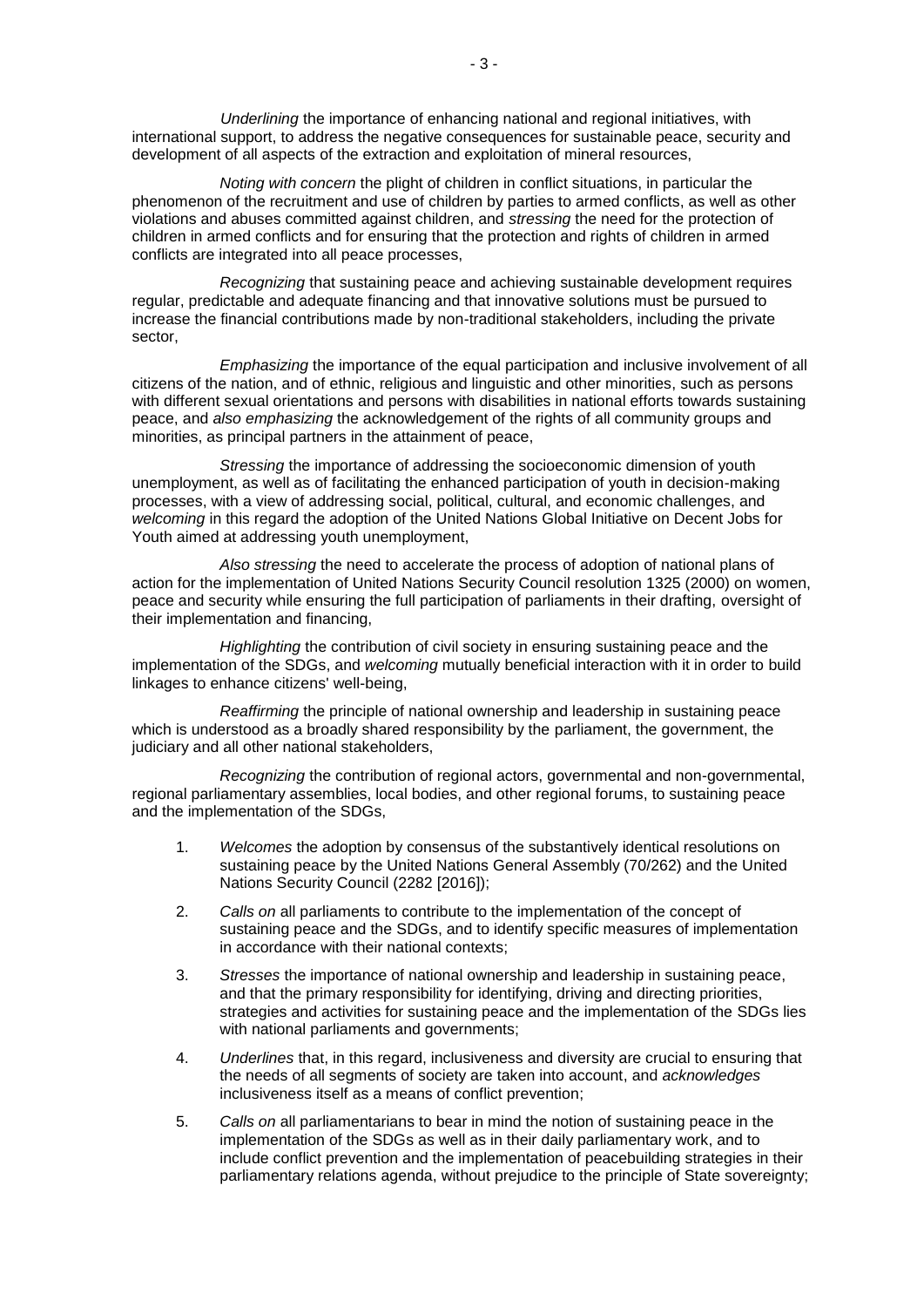- 6. *Also calls on* all parliaments to use the preventive potential of the parliamentary process fully as a way of mitigating and resolving conflict, including through monitoring of human rights protection, inclusive dialogue processes, and mediation to peacefully address the needs of all segments of society;
- 7. *Encourages* parliaments to collaborate with the United Nations Peacebuilding Commission in their conflict prevention efforts and *recommends* that their national governments seek inclusion of their country's situation on the Commission's agenda where appropriate;
- 8*. Invites* parliaments to adopt enabling legislation, including key budget laws in order to advance both the SDGs and sustaining peace agendas, including measures that promote increased financial support from national stakeholders, notably the private sector;
- 9. *Also invites* parliaments to apply all generic parliamentary functions to hold governments accountable for the effective implementation of the sustaining peace framework and the SDGs, including the relevant law-making, oversight, budget, representative and elective functions and sustainable development agendas informed by the work of independent oversight bodies such as audit institutions, ombudsman institutions and national human rights institutions;
- 10. *Calls on* parliaments to partner with civil society more regularly in order to build trust among the general public, including the marginalized sections of society, to ensure inclusiveness and representation of a variety of needs and enable more effective access to decision-making processes, according to the national legislations;
- 11. *Recommends* parliamentarians to engage with governments, international organizations and civil society to promote gender equality, bearing in mind the impact of conflict on women and children, as well as the women, peace and security agenda of the United Nations, and to further promote the participation of women in peace processes, particularly, in mediation, peacekeeping and peacebuilding activities, as well as in education, health care and promotion of a culture of peace; moreover, *urges* parliaments to work towards concrete measures to promote gender equality and to protect the rights of children such as encouraging gender responsive budgets and the provision of adequate funding of human rights components in UN peacekeeping operations;
- 12. *Calls on* parliaments to adopt national plans of action for the implementation of United Nations Security Council resolution 1325 (2000) on women, peace and security, and to oversee their implementation and adequate financing;
- 13. *Recommends* parliamentarians to work with governments, international organizations and civil society in order to guarantee the protection of children from conflict at all times, and to avoid the use of children in armed conflict;
- 14. *Insists* that national parliaments and the international community, in accordance with the Paris Agreement on climate change, put in place legislative and financial provisions based on the principle of common but differentiated responsibilities, and *calls on* them to engage against climate change and its consequences, in particular on people who have to move and should be guaranteed a bedrock of international inalienable rights;
- 15. *Calls on* parliaments to ensure implementation of international commitments and treaties by the government, including the 2030 Agenda and human rights obligations, and *stresses* that a signed treaty is binding upon its signatories, who are obliged to implement it without any preconditions;
- 16. *Acknowledges* that particular attention must be paid to the prevention of violence in the context of elections, as pivotal moments of the political cycle, since politically stable situations provide an environment that is conducive to sustainable development and sustaining peace;